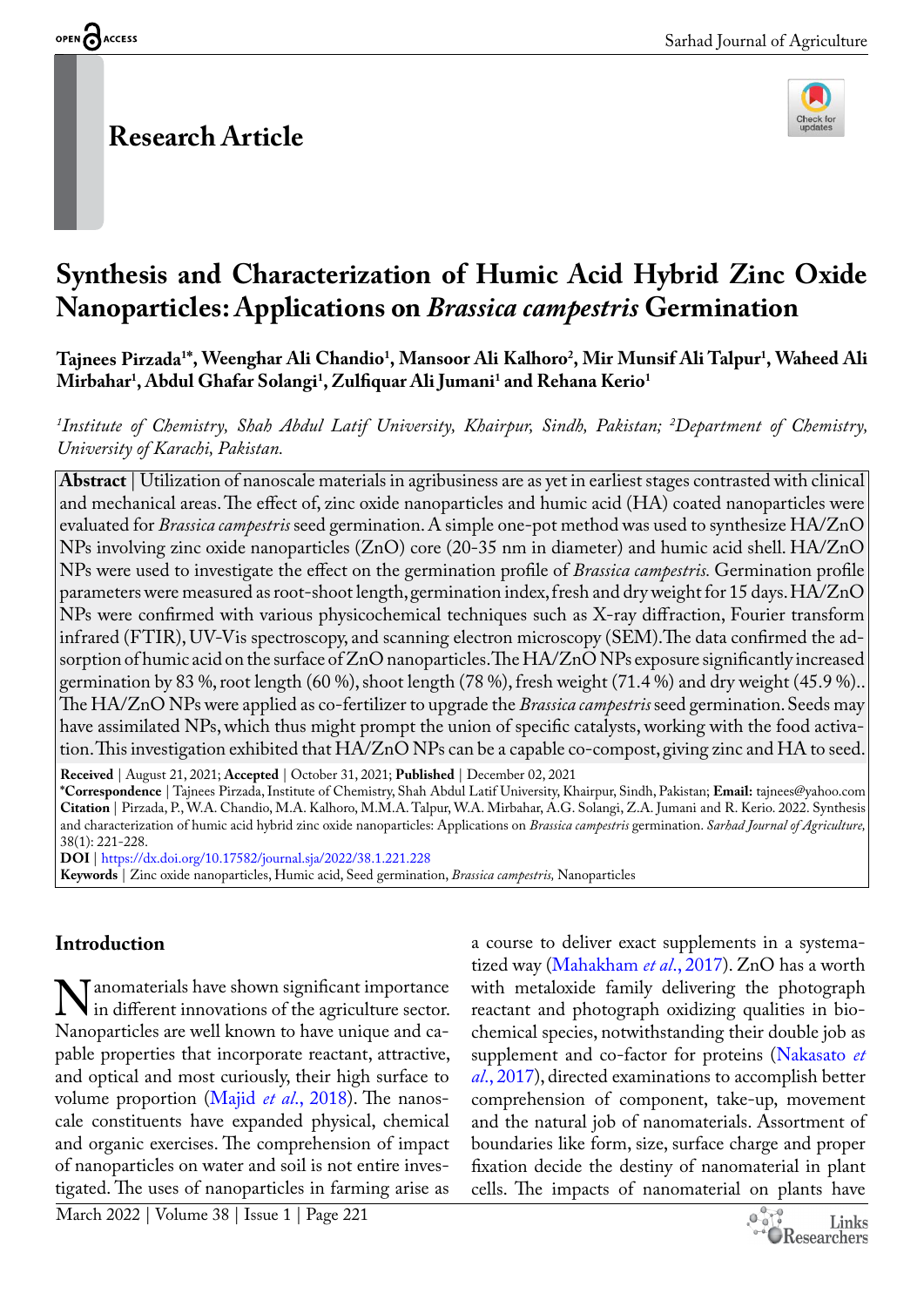been concentrated with carbon nanoparticles ([Ali](#page-6-3) *et al*[., 2020](#page-6-3)) metal oxides of copper, zinc, manganese, titanium and iron and gold nanoparticles [\(Siddiqui](#page-7-0) *et al*[., 2017](#page-7-0); [Alshehddi and Bokhan, 2020\)](#page-6-4).

Information on the ZnO as crystallite and nanoparticles has now been documented in assortment of harvest plants. ZnO nanoparticle revealed critical impact on the root epidermis and cortex Loliumperenne (Singh *et al*[., 2016\)](#page-7-1).In addition, the disguise was likewise realized in endodermal and vascular tissues. ZnO nanoparticles also encourage antimicrobial specialists in contradiction of the assortment of microbes, for example, *Escherichia coli*, *Pseudomonas aeruginosa*, *Campylobacter jejuni* ([Iavacoli](#page-6-5) *et al*., 2017). Particle size, morphological features and fixation are strategic motivating variables for the significant agronomical adequacy of these nanoparticles [\(Pascoli](#page-7-2) *et al*[., 2018](#page-7-2)). Polymeric nanoparticles like fat, dendrimers, chitosans and cellulose have been researched as expected competitors in agribusiness created material [\(Nakasato](#page-6-2) *et al*., 2017). The polymeric material comprising poly (epsilon-caprolactone) and lipid indicated phytotoxic impacts on Brassica species with NPs separately without herbicides ([Olveria](#page-6-6) *et al*., 2015). While, [Oliveira](#page-6-6) *et al*. (2015) could not find phytotoxic impacts even at higher fixation on Brassica species, *Zea mays* with dumped poly (epsilon-caprolactone). These investigations portrayed the significance of polymeric put together material concerning seed germinations seedling improvement of different species of plants to suggest nanoparticle and their compelling focuses in this arena.

Humic acid has been announced in a few practical applications, such as drugs conveyance, compost, cleansers, and food material because of its excellent biological compatibility and degradability. Various examinations include as mixture materials for other useful oxides due to their higher water contents and cost viability from varied sources ([Akaige](#page-6-7) *et al*., 2011). Seeds preparing with HA have been accounted for to ensure the seed in water insufficient soil and lessen the hour of cultivating and seedlings advancement [\(Sheteiwy](#page-7-3) *et al*., 2017). The Researchers have exhibited the instrument, where HA lessens the oxidative pressure in plants. [\(Alenazi](#page-6-8) *et al*., 2016) suggested that HA can diminish the happening rate under pressure conditions and expanded water effectiveness. Presently, there has been an expanding pattern to half the multifunctional metal oxide with biopolymers

to create diverse biomaterials with prevalent organic correlations.

This examination assesses the impact of HA/ZnO put together nanomaterials concerning seed germination and seedling improvement. It depicts the combination and characterization of HA/ZnO nanomaterialsin nonappearance of dynamic supplements along the focus impact on *Brassica campestris* germination and seedling improvement.

# **Materials and Methods**

#### *Chemicals*

Zinc Acetate (>99%), Potassium Hydroxide (>99%) were purchased from Merck (Darmstadt, Germany) and HA was purchased from Sigma-Adrich. Distilled water used for all experiments was deionized with Rephile Bioscience, (Resistance, 18 MX cm).

#### *HA preparation*

HA stock solution of 0.1 % in Sodium hydroxide was prepared and the suspension was sonicated in an ultrasonic bath for 15 minutes. The solution was filtered using a 0.1 um cellulose filter and the resultant suspension was stored at 4°C for respectively.

#### *Nanomaterials preparations*

ZnO NPs were prepared through the co-precipitation method ([Madhumitha](#page-6-9) *et al*., 2016). Zinc Acetate 5 g was dissolved in 250 ml water at 90 °C. 20 mL of 2.5 M KOH was added drop-wise. The precipitated particles were separated from supernatant on Whatman's filter paper no:41 pore size 20µm). Appearance of light pink color indicated the successful formation of NPs. Various spectroscopic techniques applied for the confirmation of synthesis of NPs. The NPs were washed several times with distilled water to remove the remaining potassium acetate. ZnO NPs hybrid with HA were kept in mechanical shaker for 48 hours at 2000 rmp. The removal of potassium acetate was confirmed with  $AgNO_3$ . Apollo Machinery Stainless Steel Vertical Laboratory Centrifuge Machine. The NPs were hybrid with HA via end-end rotation for 48 hours. The HA/ZnO NPs were collected by centrifugation at 1500 G, finally washing cycle repeated five times to remove non-hybrid materials supernatant' deleted.

Physicochemical characterization process was done at Laboratories at Institute of Chemistry, Shah Ab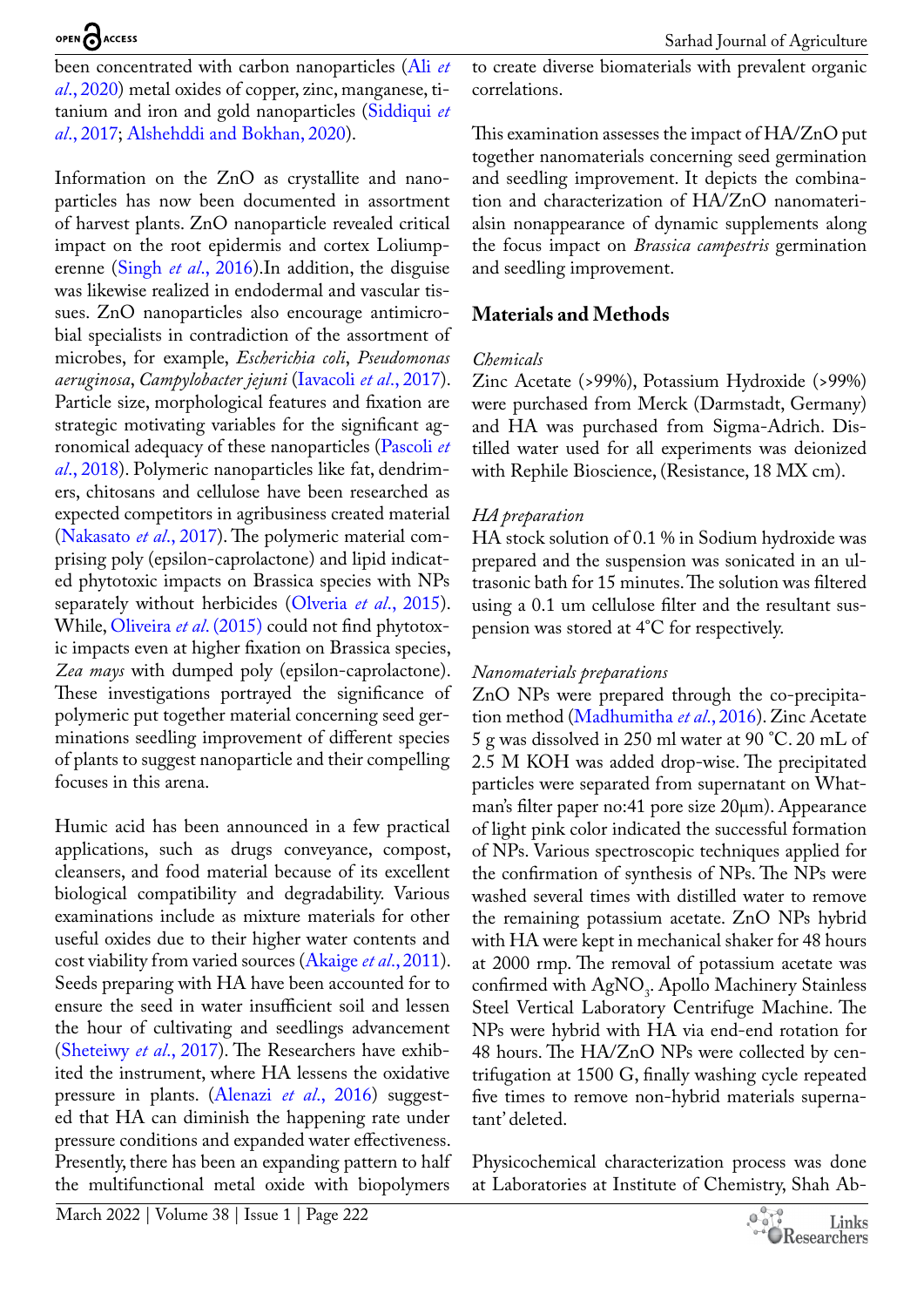dul Latif University, Khairpur, Sind Pakistan. FTIR spectroscopy was used to determine the chemical composition of HA and HA/ZnO nanoparticles with SenseIR spectrometer. XRD pattern was obtained with XPERT-PRODiffractometer equipped with a Cu (Kα = 1.54 A˚).

The size in diameter of crystallite was calculated using Debye–Scherrer equation: (D =Kλ/βcosθ),

#### Where;

β: (full-width at half-maximum) is radian; θ: Angle of peaks at maximum of diffraction; K: Constant of a value of 0.9;  $\lambda$ : X-ray shining wavelength (0.15406) nm Cu Kα).

The dried hybrid nanoparticles (1 g) were deposited on sample holder. The XRD patterns were determined at 10° - 80° angles along scanning rate of 1°/min.

The size and surface charge of ZnO NPs were determined with dynamic light scattering (DLS) Malveren Zetasizer (UK). The surface area of NPs was determined through BET on Coulter SA 3100 surface area analyzer, under continuous  $N_2$  flow. The SEM measurements were determined using Jeol JSM-840. Before SEM analysis, the samples were coated with gold under vacuum on a sputter coating machine. The optical properties of fabricated HA/ZnO NPs were analyzed using a UV– V is spectrophotometer (Shimadzu) within a 200 – 600 nm range. Thermogravimetric analysis was performed with an SDT 2960, series Q600 apparatus (TA Instruments). The temperature range for analysis was 20-500 C with scanning rate of 10 C/min under nitrogen flow of 20 mL/min.

#### *Seed germinations*

*Brassica campestris* (Mustard) seeds were obtained from the National Institute of Tandojam. Afterwards, the seed germination on cellulose channel paper was performed by following the method suggested by Zhang *et al*[. \(2020\).](#page-7-4) For the preparation of complexes, dissolve HAs in 0.1 M NaOH to obtain HA solution  $(500mg/L)$ . The pH of solution was maintained at 5.0 by addition of 0.1 M HCl. The precipitated material should then be rinsed with deionized water, dried at room temperature, and gently ground. Then, in a tube, the ZnO NPs were hybrid in 1 liter of HA solution and the solution was shaken for two days. Suspension centrifuged for 30 minutes at 3500 rpm. Finally powdered samples were stored in polyethene bags**.**

Pre-purified water was added to the paper to moisten it. Germination and mortality were recorded 24 hours a day.

Root elongation (RE), seed germination (SG) and relative seed germination (SGI) were determined by the formulas:

$$
RE = \frac{\text{mean root length with test sample}}{\text{meanrootlength} without \text{control}} \times 100
$$

$$
SG = \frac{\text{seed germination with test sample}}{\text{seedgermination} without the control}
$$

$$
SGI = \frac{S \times P}{100}
$$



<span id="page-2-0"></span>**Figure 1:** *XRD of ZnO NPs, HA and HA/ZnO NPS.*

# **Results and Discussion**

#### *Physicochemical characterization*

Physico-chemical characteristics of ZnONPs and HA/ZnO NPs were investigated. The crystalline structure of ZnO NPs was studied with XRD. XRD patterns of bare ZnO and HA/ZnO nanoparticles are depicted in [Figure 1.](#page-2-0) The diffraction peaks of bare ZnO nanomaterials are well indexed to wurtzite structure ZnO (JCDPS, 36-1451). Diffraction peak related to impurity could not be found in bare ZnO NPs, revealing the purity of synthesized materials. The crystallite size of bare ZnO with Debye–Scherrer equation was calculated 24 nm using full width at half-maximum of 100, 002, and 101 diffraction peaks [\(Basnet](#page-6-10) *et al*., 2019 and Huo *et al*[., 2018](#page-6-11)).

[Figure 1](#page-2-0) depicts the morphology of bare ZnO and HA/ZnONPs. The micrograph shows the spherical

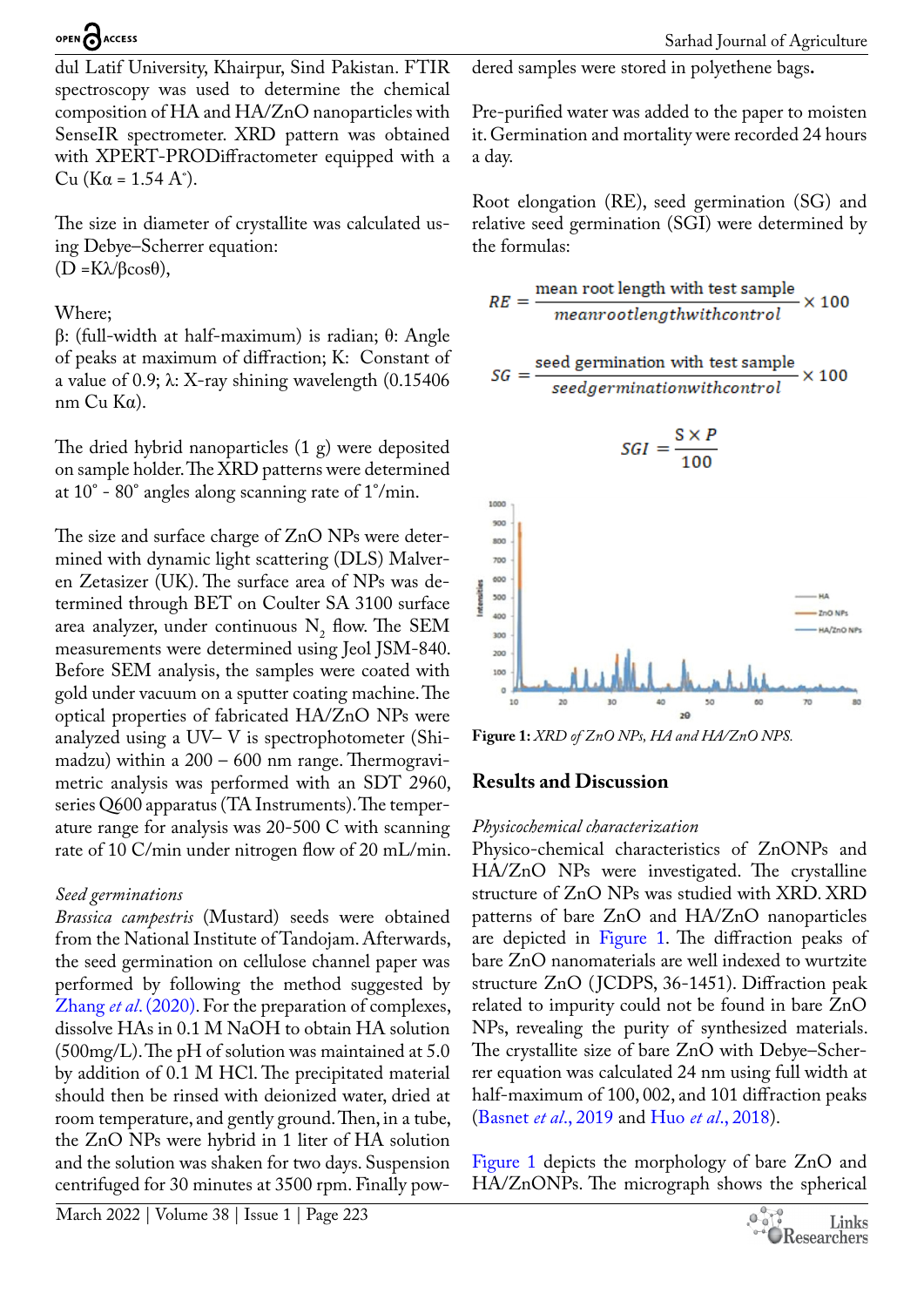shape of bare nanoparticles with an average size of 20 nm. The average size diameter was consistent with XRD results [\(Figure 2A](#page-2-0)). [Figures 2A](#page-3-0) and [B](#page-3-0) comparatively reveal that the bare ZnO NPs are prone to agglomeration, while HA/ZnO NPs are well-separated. In addition, HA/ZnO NPs have large size distribution compared to bare ZnO NPs. In precise, ZnO hybrid with HA is nearly monodispersive. The mean estimated HA/ZnONPs size is 300 nm. The consistency in shape, while a change in the size of bare ZnO and HA/ZnO NPs as a capping function is evident. Bare particles interaction and aggregation is predictable, relating to their instability. The presence of polymeric materials interferes with nucleation and growth kinetics to large particles. In contrast, the growth of bare particles remained the same. This could affect the particle size distribution, as seen in [Figure 2.](#page-3-0)



**Figure 2:** *SEM images of (A) bare ZnO and (B) HA/ZnO.*

<span id="page-3-0"></span>The surface characteristics of bare ZnO and HA/ ZnONPs were determined by FTIR analysis. [Figure](#page-3-1)  [3](#page-3-1) shows the peaks at 1630 cm-1; this peak reveals an asymmetric stretching of zinc carboxylate. The peak at 1384 cm-1 was confirming the symmetric stretching of zinc carboxylate. Another asymmetric stretching peak was seen at 1473 cm-1, this type of peaks only appeared in HA/ZnO NPs. This results in confirmation of formation of functional groups

The UV-visible absorption maximum spectra of bare ZnO and HA/ZnO NPs showed an absorption maximum below 400 nm. The increase in HA concentration reduces the absorbance at 375 nm. A plasmon shift at 375 nm was seen for HA, whereas a blue shift (5-10 nm) was seen due to electrostatic repulsion that occurred with HA adsorbed ZnO NPs because of the surface density of electrons on NPs. HA/ZnO NPs have increased free electron density. Hence this enhances the plasmon frequency. Silver NPs capped with bovine serum albumin revealed a similar plasmon shift as reported in the literature (literature citing missing).



<span id="page-3-1"></span>**Figure 3:** *FTIR Spectra of Synthesized NPs.*



<span id="page-3-2"></span>**Figure 4:** *Thermogram of NPs.*

[Figure 4](#page-3-2) shows the TGA results of bare ZnO and HA/ZnO NPs. Bare ZnO depicts only < 10 % total weight loss up to 500°C, this is mainly due to the release of adsorbed water molecules. Thermogram HA/ ZnO NP demonstrated that polymeric encapsulation decamped at  $150 - 250$  °C due to decomposition of organic matter. In addition, the weight fractions of organic molecules were seen to be approximately 45%. The decomposition weight loss results further confirm the capping of HA to ZnO NPs (compare the results with literature).

The stability of nanomaterials is predominantly dependent on surface charge. Particles having either high positive or negative surface charges have electrostatic repulsions. Zeta potentials of bare ZnO and HA/ZnO NPs are shown in [Figure 5](#page-4-0)  DSC *thermograms*  of PLA/Ag-*NPs* Our results are in good agreement with published studies, where nanoparticles with high negative charges were better for the adsorption of anionic polymers [\(Singraja](#page-7-5) *et al*.,2019). Bare ZnO and HA/ZnO NPs showed zeta potential of-5 mV and -20 mV, respectively. The data revealed that HA impartsa negative charge to ZnO NPs surface and enhances the absolute surface potential. [Sin](#page-7-5)garaj *et al*[. \(2019\)](#page-7-5) reported that the HA/iron oxide

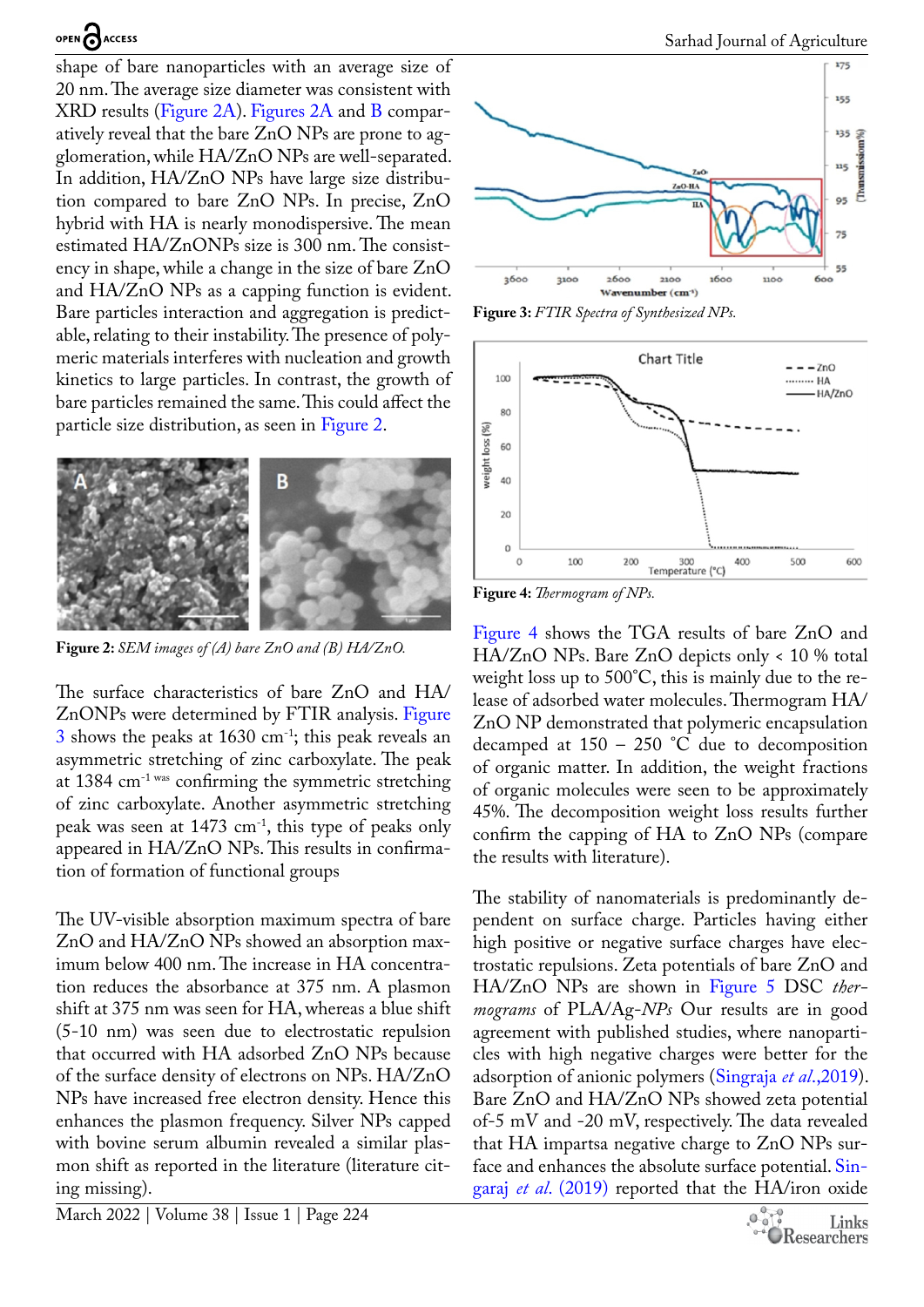NPs showed a high surface charge and stability. These high surface charge nanomaterials have a wide variety of applications. These were used to detect and remove heavy metals from wastewater [\(Lingamdinne](#page-6-12) *et al*., [2017](#page-6-12)).



<span id="page-4-0"></span>**Figure 5:** *Zeta potential of HA, ZnO/HA and ZnO NPs.*

Based on physicochemical characteristics, the relative differences of bare ZnO and HA/ZnO are summarized as follows: bare ZnONPs were confirmed to have a higher surface area, spherical shape, smaller size in diameter, and completely free of functional groups compared HA/ZnONPs. Therefore, it has been confirmed that both types of NPs are properly synthesized owing to their different physicochemical characteristics.

#### *Seed germination*

*Brassica campestris* seeds responded differently corresponding to the applied doses of different concentrations of bare ZnO, HA and HA/ZnO NPs. Seeds treated with a 20 ppm concentration of nanomaterials exhibited maximum seed germination. [Figure 6](#page-4-1) depicts the shoot and root length of Brassica seeds on the fifth day of applied doses of different concentrations of ZnO, HA and HA/ZnO NPs. Similar results were reported for HA and ZnO treatment applied to peanut seed germination, where a low concentration of NPs showed stimulated effect and vice versa. NPs tendency to penetrate seed coats might be a key factor for increased germination and growth. Previous studies also showed that the effects of NPs are species-specific, size and dose-dependent. Similar results were reported for  $RuO<sub>2</sub>$  treated Brassica seeds, where an enhanced germination rate was observed over applying lower doses of  $RuO<sub>2</sub>$  (Sing *et al.*, 2015). These studies showed that HA/ZnO hybrid materials could reduce the dose-dependent inhibitory effect of ZnO NPs. The result of bare ZnO treated germinated seeds was lower as compared to HA/ZnO NPs.



<span id="page-4-1"></span>**Figure 6:** *Germination characteristics measurement of Brassica campestris.*

HA/ZnO NPs showed immense root growth compared to individual bare HA, ZnO and controls. Similar results were obtained with chitosan/tripoly phosphate (CS/TPP) NPs on seed germination of *Zea mays*, *Brassica rapa* and Pisum ([Chaudhuri](#page-6-13) *et al*., [2017\)](#page-6-13). Shoot length was also significantly increased with 5-20 ppm HA/ZnO NPs compared to other treatments and controls. Seeds treated with HA/ ZnO NPs at a concentration of 20 ppm have shown the highest root-shoot length (10.7 and 70.9mm, respectively).

HA/ZnO NPs depicted increased root-shoot length with up to 15 ppm treatments. However, decreased root-shoot length was seen in the reduced concentration of bare ZnO NPs. At concentration, up to 20 ppm of bare ZnO NPs showed prominent root and shoot results. 60 % germination and reduction in root and shoot length was found, similar to higher doses of bare ZnO NPs. This may be related to inhibitory levels of bare NPs. Similar results were reported for mungbean seed germination ([Chaudhuri](#page-6-13) *et al*., 2017). They demonstrated that the dose-limited seedling effect of NPs on mungbean seedling, above a limited level reflected toxicity of bare nanoparticles, responded to a decline in growth.

Brassica shoot measurements, expressed in shoot length, fresh weight and dry weight, were concentration-dependent for bare ZnO NPs and HA, where an increasing trend was seen for increased doses of HA/ ZnO NPs. Dry weight values were comparable to the shoot length and fresh weight results in all applied treatments. [Figure 7](#page-5-0) showed a fresh and dry weight of *Brassica campestris* overexposure of NPs. Other mechanistic studies also reported the hormonal increase in

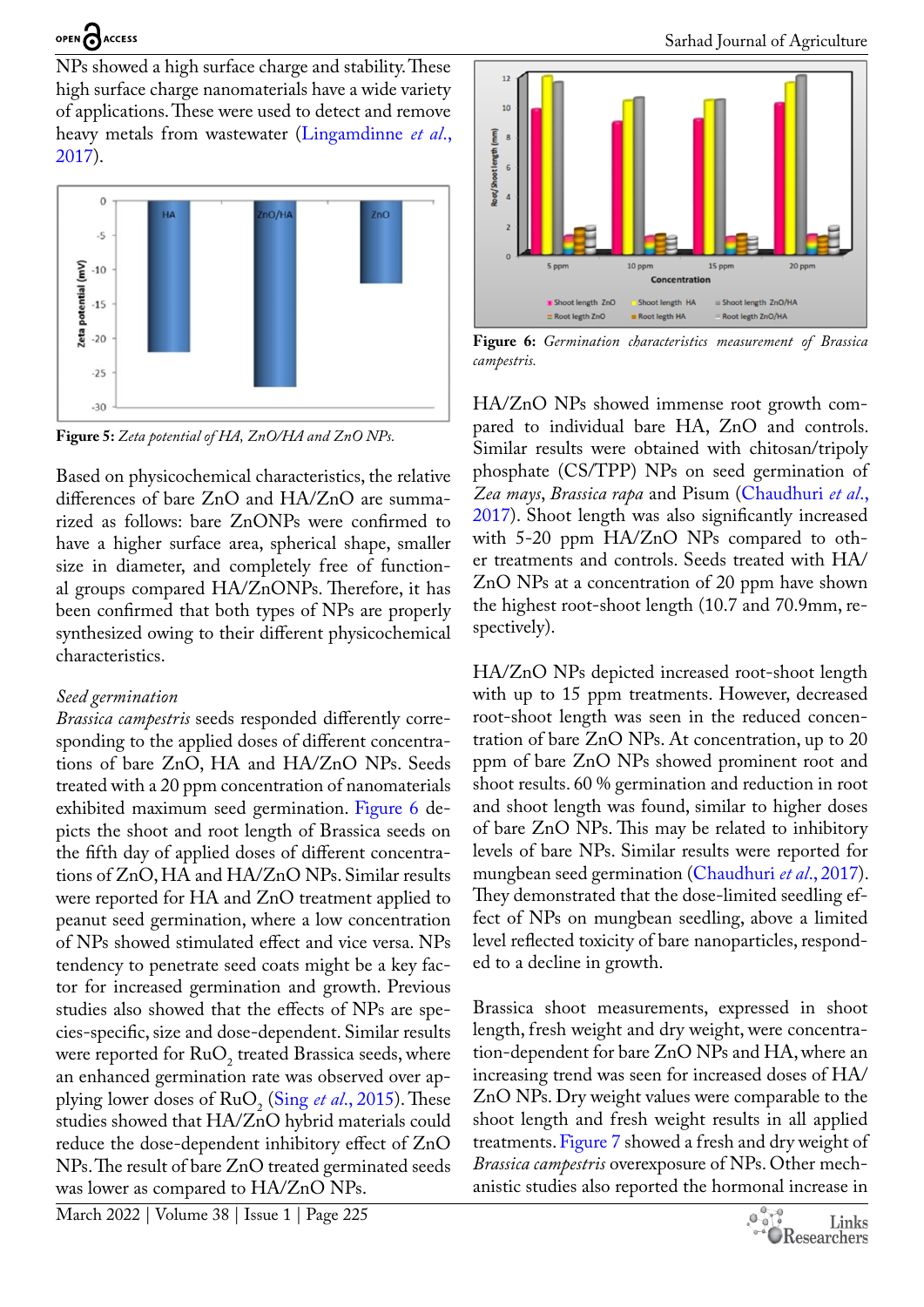plant growth. The results of this study are comparable to those already reported [\(Burman](#page-6-14) *et al*., 2013; [Per](#page-7-7)[alta-Videa](#page-7-7) *et al*., 2014). Root growth characteristics (root length, fresh root weight and dry root weight) were significantly different as shown in [Figure 7,](#page-5-0) in all applied treatments of bare ZnO, HA and HA/ ZnO NPs (control, 5, 10, 15 and 20 ppm). The most extended root length i was recorded with HA/ZnO NPs at 20 ppm. The increased root length is a result of lateral root increase from the lower hypocotyl.



<span id="page-5-0"></span>**Figure 7:** *Germination parameters of NPs treated Brassica campestris.*

Nutrient-controlled studies could not decrease/increase the fresh or dry weight, agreeing with the finding of (Xiang *et al*[., 2015;](#page-7-8) [Hartwigsen](#page-6-15) *et al*., 2000), suggesting that HA influences the seedling development through a mode of action other than the nutrient supplements. HA/ZnO increased the secondary roots. These results are also in agreement with the findings of Malik *et al*[. \(1985\).](#page-6-16) They reported that HA increased 500 % wheat root length and tobacco secondary root length. [Vaughan](#page-7-9) *et al*. (1979) demonstrated that HA form complexes with Zinc, preventing the cessation of root growth resulted in increased secondary root growth, demonstrated increased fresh and dry weight in germination profile grown in a nutrient media supplemented with HA. [\(Tan](#page-7-10) *et al*., [1979](#page-7-10)) found increased shoot fresh weight of corn seedling in Hoagland's solution supplemented with HA. The differences in results in comparison to these findings could be due to various reasons, whereas the studies were performed only on HA, ZnO and HA/ ZnO treatment. Secondly, test plant species were different in response to HA, ZnO and HA/ZnO application. Finally, the results are for germination profile before the development of true leaves.

## **Conclusions and Recommendations**

In the present work, HA/ZnO NPs were effectively created utilizing a basic one-pot technique. Different physicochemical characterization methods (UV-vis, SEM, XRD, FTIR, DLS and TGA) affirmed the presence of HA-covered ZnO NPs. The HA/ZnO NPs were applied as preparing specialists to improve the Brassica campestris seed germination. Seeds may have assimilated NPs, which play an important role in a prompt blending of specific compounds, working with the food assembly. This investigation showed that HA/ZnO NPs could be a promising co-manure, giving zinc and HA to seed.

## **Acknowledgments**

The authors acknowledge Institute of Chemistry, Shah Abdul Latif University, Khairpur, Sindh for providing laboratory facilities to perform experimental work.

## **Novelty Statement**

For promising applications in nanoagriculture, zinc oxide nanoparticle synthesized and capped with humic acid (HA) were investigated for *Brassica campestris* seed germination.

# **Author's Contribution**

**Tajnees Pirzada:** Supervised the research, data acquisitioned and helped in technical write up.

**Weenghar Ali Chandio:** Conducted research, analysis, designed and performed experiments

**Mansoor Ali Kalhoro:** Searched literature and data acquisition.

**Mir Munsif Ali Talpur:** Supervised research and proofreading of the manuscript.

**Waheed Ali Mirbahar:** Helped statistical analysis.

**Abdul GhafarSolangi:** Helped in composing and formatting.

**Zulfiquar Ali Jumani:** Updating bibliography

**Rehana Kerio:** Composed the documents with data acquisition.

# *Conflict of interest*

The authors have declared no conflict of interest.

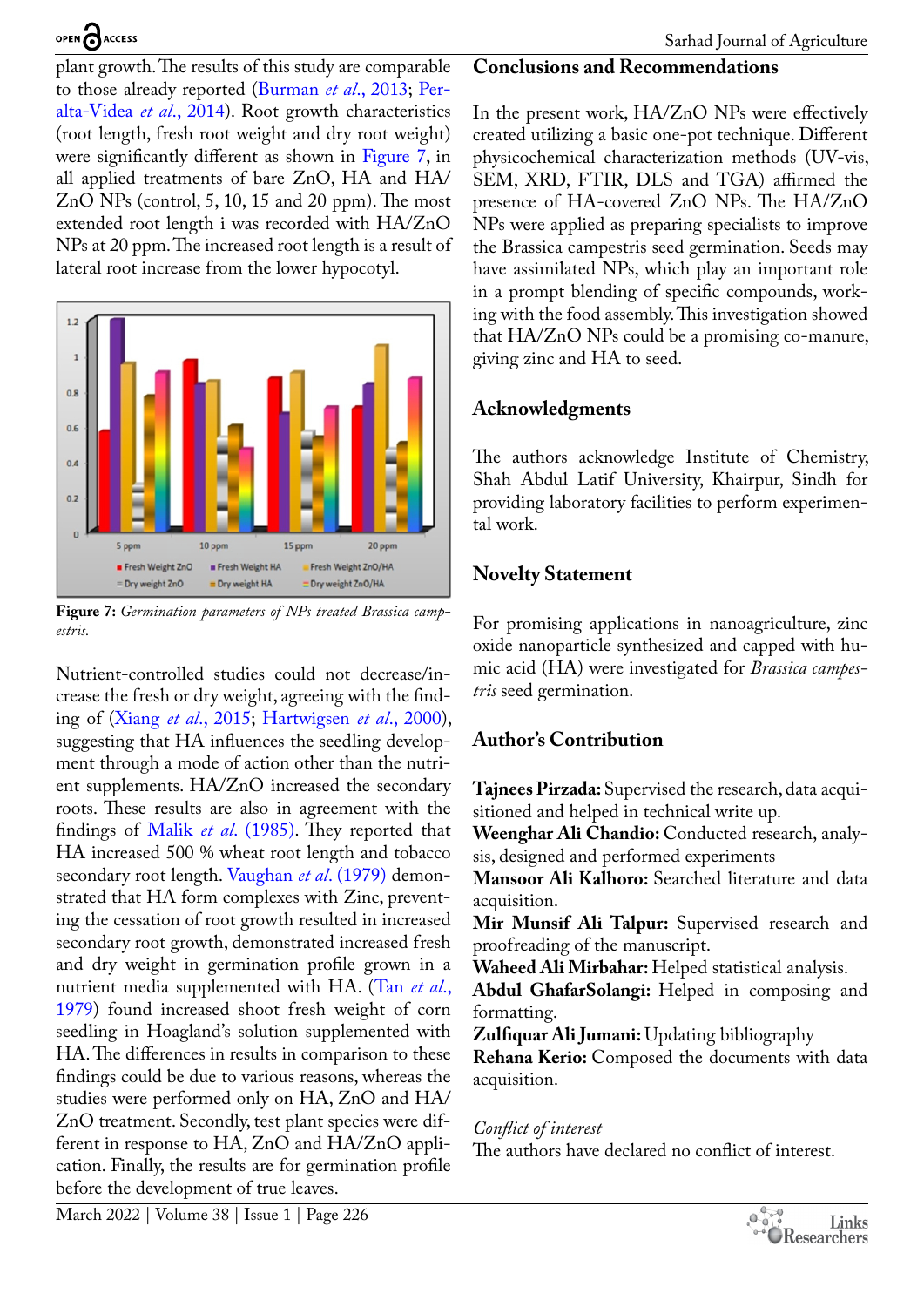Sarhad Journal of Agriculture

# OPEN CACCESS

# **References**

- <span id="page-6-7"></span>Akaighe, N.M.R., D.A. Navarro, D.S. Aga, S. Banerjee, M. Sohn, V.K. Sharma. 2011. Humic acid-induced silver nanoparticle formation under environmentally relevant conditions. Environ. Sci. Tech., 45(9):3895-901. [https://doi.](https://doi.org/10.1021/es103946g) [org/10.1021/es103946g](https://doi.org/10.1021/es103946g)
- <span id="page-6-8"></span>Alenazi, M., M.A. Wahb-Allah, H.S. Razaque, A.A. Ibrahim. 2016. Water regimes and humic acid application influences potato growth, yield, tuber quality and water use efficiency. Am. J. Potato Res., 93(5):463-73. [https://doi.](https://doi.org/10.1007/s12230-016-9523-7) [org/10.1007/s12230-016-9523-7](https://doi.org/10.1007/s12230-016-9523-7)
- <span id="page-6-3"></span>Ali, M.J.M. Sobzse, T.H. Phram, M. Nadeem, C. Liu, L. Galagedara, M. Cheema, R. Thomas. 2020.Carbon nanoparticles functionalized with carboxylic acid improved the germination and seedling vigor in upland boreal forest species. Nanomaterials, 10(1):176. [https://doi.](https://doi.org/10.3390/nano10010176) [org/10.3390/nano10010176](https://doi.org/10.3390/nano10010176)
- <span id="page-6-4"></span>Alshehddi, L.A. and N. Bokhari. 2020. Influence of gold and silver nanoparticles on the germination and growth of Mimusopslaurifolia seeds in the South-Western regions in Saudi Arabia. Saudi J. Biol. Sci., 27(1):574-80. [https://doi.](https://doi.org/10.1016/j.sjbs.2019.11.013) [org/10.1016/j.sjbs.2019.11.013](https://doi.org/10.1016/j.sjbs.2019.11.013)
- Baker, S., T. Volova, S.V. Prudnikova, S. Satish and N. Prasad. 2017. Nanoagroparticles emerging trends and future prospect in modern agriculture system. Environ. Toxicol. Pharm., 53:10-7. <https://doi.org/10.1016/j.etap.2017.04.012>
- <span id="page-6-10"></span>Basnet, P.D. Samanta, T.I. Chanu and J. Mukherje. 2019. Chatterjee S. Assessment of synthesis approaches for tuning the photocatalytic property of ZnO nanoparticles. SN Appl. Sci., 1(6):1-3. <https://doi.org/10.1007/s42452-019-0642-x>
- <span id="page-6-14"></span>Burman, U., M. Saini and P. Kumar. 2013. Effect of zinc oxide nanoparticles on growth and antioxidant system of chickpea seedlings. Toxicol. Environ. Chem., 95(4):605-12. [https://doi.org/](https://doi.org/10.1080/02772248.2013.803796) [10.1080/02772248.2013.803796](https://doi.org/10.1080/02772248.2013.803796)
- <span id="page-6-13"></span>Chaudhuri, S.K. and L. Malodia. 2017. Biosynthesis of zinc oxide nanoparticles using leaf extract of Calotropis gigantea: characterization and its evaluation on tree seedling growth in nursery stage. Appl. Nanosci., 7(8):501-12. [https://doi.](https://doi.org/10.1007/s13204-017-0586-7) [org/10.1007/s13204-017-0586-7](https://doi.org/10.1007/s13204-017-0586-7)
- <span id="page-6-15"></span>Hartwigsen, J.A.M.R. 2000. Humic acid seed and substrate treatments promote seedling root development. HortSci., 35(7):1231-3. [https://doi.](https://doi.org/10.21273/HORTSCI.35.7.1231)

March 2022 | Volume 38 | Issue 1 | Page 227

[org/10.21273/HORTSCI.35.7.1231](https://doi.org/10.21273/HORTSCI.35.7.1231)

- <span id="page-6-11"></span>Huo, Y., H.W.U.Z. Wang, F. Wang, Y. Liu, Y. Feng and Y. Zhao. 2018. Preparation of core/shell nanocomposite adsorbents based on amine polymer-modified magnetic materials for the efficient adsorption of anionic dyes. Colloids and Surfaces A: Physicochem. Eng. Aspects, 20(549):174-83. [https://doi.org/10.1016/j.col](https://doi.org/10.1016/j.colsurfa.2018.04.021)[surfa.2018.04.021](https://doi.org/10.1016/j.colsurfa.2018.04.021)
- <span id="page-6-5"></span>Iavicoli, I., V. Leso, D.H. Beezhold and A.A. Shvedova. 2017. Nanotechnology in agriculture: Opportunities, toxicological implications, and occupational risks. Toxicol. Appl. Pharma., 15 (329): 96-111. [https://doi.org/10.1016/j.](https://doi.org/10.1016/j.taap.2017.05.025) [taap.2017.05.025](https://doi.org/10.1016/j.taap.2017.05.025)
- <span id="page-6-12"></span>Lingamdinne, L.P., Y.Y. Chang, J.K. Yang, J. Singh and E.H. Choi. 2017. Shiratani M, Koduru JR, Attri P. Biogenic reductive preparation of magnetic inverse spinel iron oxide nanoparticles for the adsorption removal of heavy metals. Chem. Eng. J., 1(307):74-84. [https://doi.](https://doi.org/10.1016/j.cej.2016.08.067) [org/10.1016/j.cej.2016.08.067](https://doi.org/10.1016/j.cej.2016.08.067)
- <span id="page-6-9"></span>Madhumitha, G., G. Elango and S.M. Roopan. 2016. Biotechnological aspects of ZnO nanoparticles: overview on synthesis and its applications. Appl. Microbiol. Biotech., 100 (2):571-81. <https://doi.org/10.1007/s00253-015-7108-x>
- <span id="page-6-1"></span>Mahakham, W., A.K. Sarmah, S. Maensiri and P. Theerakulpisut. 2017. Nanopriming technology for enhancing germination and starch metabolism of aged rice seeds using phytosynthesized silver nanoparticles. Sci. Rep., 7(1):1-21. <https://doi.org/10.1038/s41598-017-08669-5>
- <span id="page-6-0"></span>Majid, A., W. Ahmed, Y. Patil-Sen and T. Sen. 2018. Synthesis and characterisation of magnetic nanoparticles in medicine. InMicro and Nanomanuf., 2: 413-442. Springer, Cham. [https://](https://doi.org/10.1007/978-3-319-67132-1_14) [doi.org/10.1007/978-3-319-67132-1\\_14](https://doi.org/10.1007/978-3-319-67132-1_14)
- <span id="page-6-16"></span>Malik, K.A. and F. Azam. 1985. Effect of humic acid on wheat (*Triticum aestivum* L.) seedling growth. Environ. Exp. Bot., 25(3):245-52. [https://doi.org/10.1016/0098-8472\(85\)90008-](https://doi.org/10.1016/0098-8472(85)90008-5) [5](https://doi.org/10.1016/0098-8472(85)90008-5)
- <span id="page-6-2"></span>Nakasato, D.Y., A.E. Pereira, J.L. Oliveira, H.C. Oliveira and L.F. Fraceto. 2017. Evaluation of the effects of polymeric chitosan/tripolyphosphate and solid lipid nanoparticles on germination of *Zea mays*, *Brassica rapa* and *Pisum sativum*. Ecotoxicol. Environ. Safety., 1(142): 369-74. <https://doi.org/10.1016/j.ecoenv.2017.04.033>
- <span id="page-6-6"></span>Oliveira, H.C., R. Stolf-Moreira, C.B. Martinez,